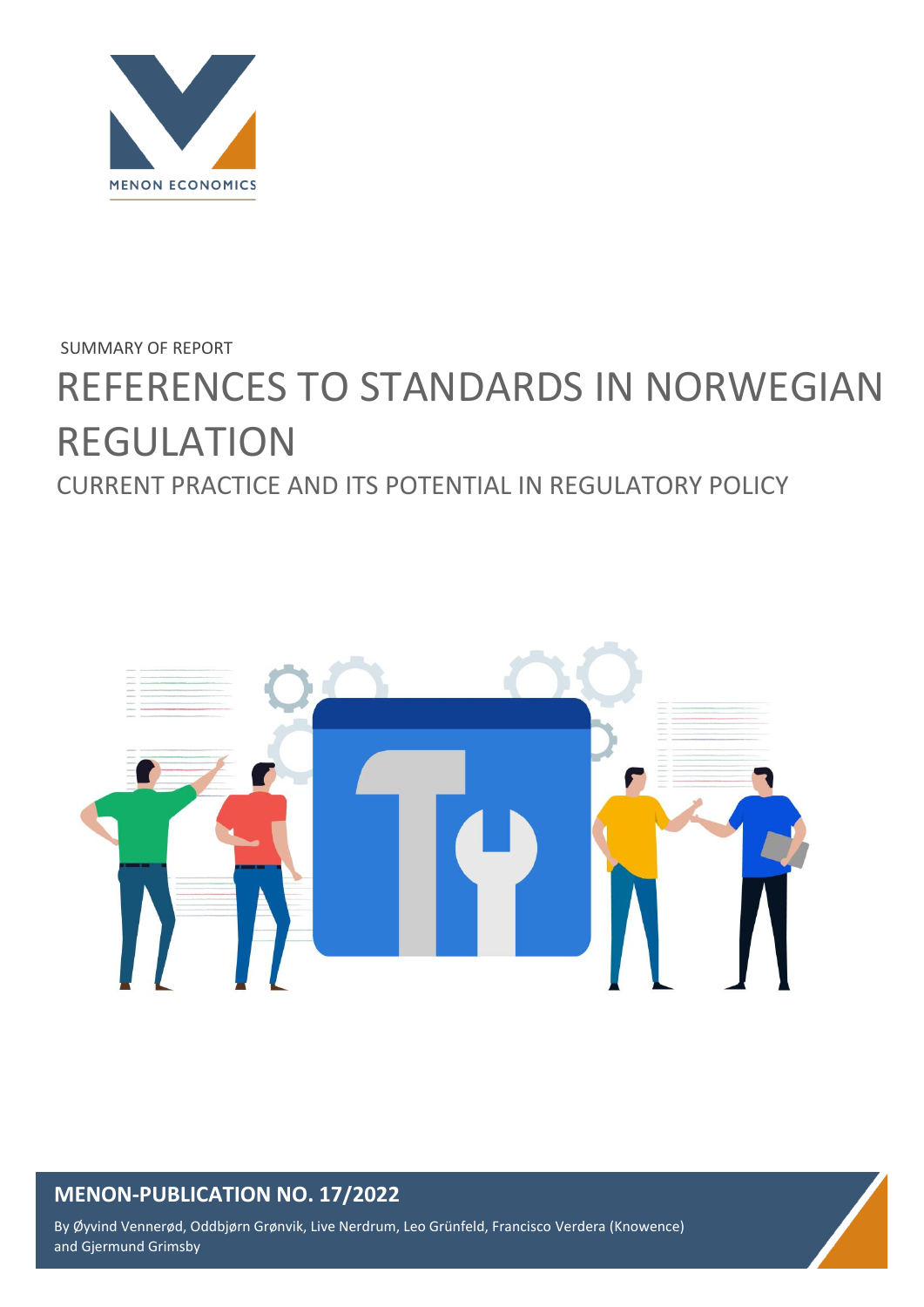

## **Foreword**

Menon has been commissioned by Standards Norway, the Norwegian Electrotechnical Committee (NEK) and the Norwegian Better Regulation Council to study how the use of standards can support the development of regulations. The study is the first systematic mapping of how standards are referred to in Norwegian legislation. The study also looks at what characterises areas where standards are particularly suitable as a tool for the development of effective regulation, the potential barriers to the use of standards in regulation, and how regulators can go about assessing the suitability of referencing standards in the regulation in their field.

Gjermund Grimsby has been the responsible partner for the project, with Øyvind Vennerød, Oddbjørn Grønvik and Live Nerdrum as project collaborators. Francisco Verdera from Knowence has been the consulting expert for the project team, while Leo Grünfeld from Menon has been the internal quality assurance manager.

Menon Economics is a research-based analysis and advisory firm at the intersection of economics and business and industry policy. We offer analysis and advisory services to businesses, organisations, municipalities, county authorities and ministries. Our main focus is on empirical analysis of economic policy, and our staff have economic expertise at a high scientific level. Knowence has extensive experience and knowledge of national, European and international standardisation, and offers frequent consultancy services in standards, regulations and related data management.

We thank Standards Norway, NEK and the Norwegian Better Regulation Council for an exciting assignment. We also thank Lovdata for access to data, and not least all interview subjects for good input during the process. The authors are responsible for all content in the report.

 $\sqrt{2\pi}$ 

Gjermund Grimsby

Project manager Menon Economics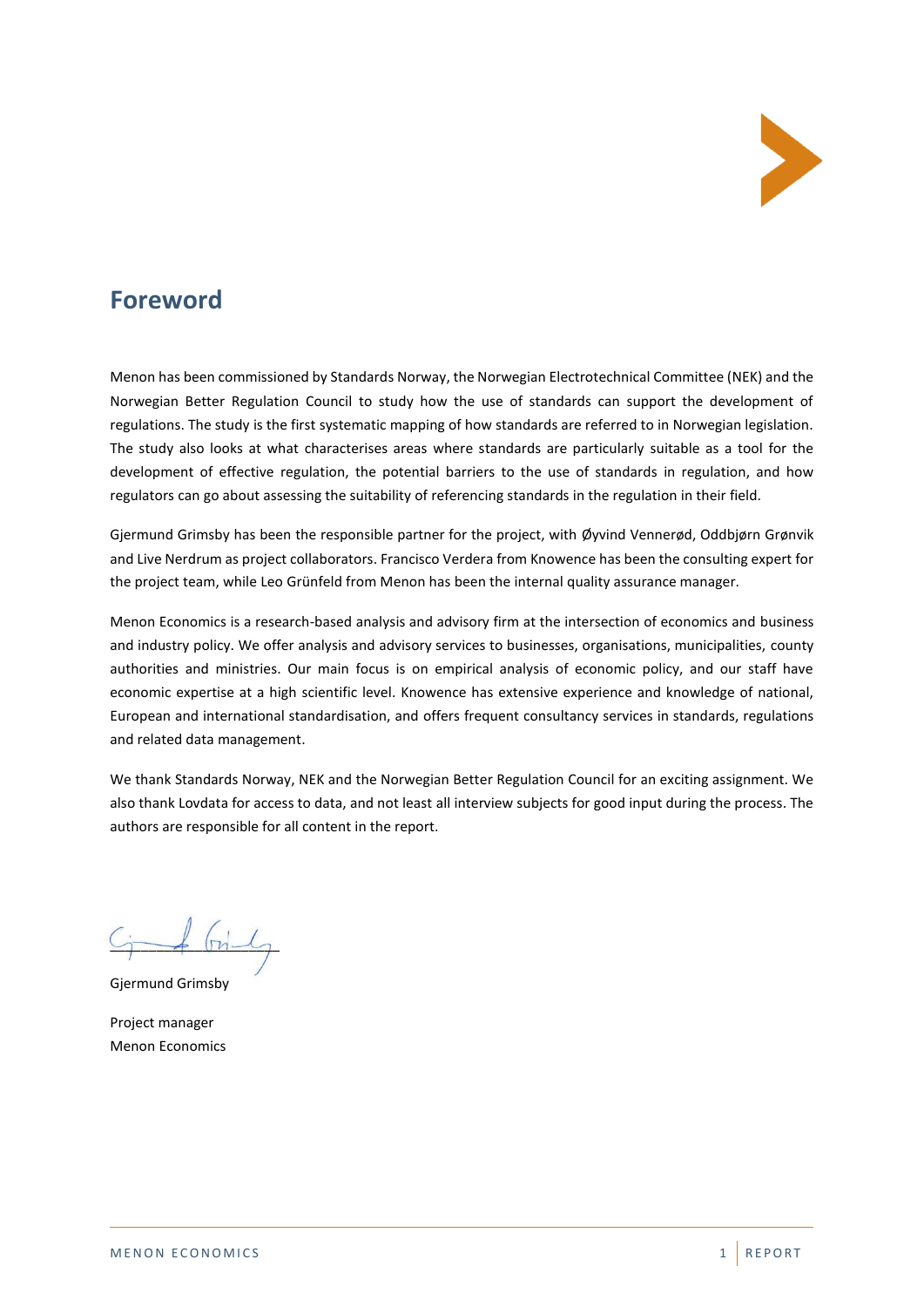## **Summary**

There is an increasing focus on how to streamline and simplify regulation both in Norway and internationally, and how standards can contribute to this streamlining. To ensure that Europe recovers from the Covid-19 pandemic, and that it succeeds in the planned transition to a digital and ecologically sustainable society, it is more important than ever to regulate as effectively as possible.

A standard is defined as a "*document, established by a consensus and approved by a recognized body, that provides, for common and repeated use, rules, guidelines or characteristics for activities or their results, aimed at the achievement of the optimum degree of order in a given context"* (NS-EN 45020:2006, clause 3.2 and ISO/IEC Guide 2:2004). A key difference between standards and regulations is that standards are voluntary to apply and have emerged from a consensus process through which stakeholders can actively participate in their development. Regulations on the other hand are managed by public authorities, are mandatory to apply, and the development process is more top-down. The OECD points out that increased interaction between regulation and international standards can be an effective tool for developing improved regulation.

The first part of this report is a mapping of how eight government agencies in Norway use references to standards in their regulation. The primary focus is on the part of the regulation which the Norwegian regulators can affect, thus references to standards in EU regulations and directives are not part of the mapping. We supplement this mapping with insight from interviews with regulators, companies and other entities that are subject to regulation, and committee leaders from Norwegian standardisation bodies. We combine the insight from the mapping and the interviews to answer three central questions:

- 1. In which fields is using references to standards in the regulation particularly suitable?
- 2. What factors affect whether regulators use references to standards in regulation?
- 3. How can regulators assess whether they should use references to standards?

Finally, we provide specific recommendations for further strategic work on how both authorities and standardisation bodies can work to realise the potential for increasing efficiency that lies in the interaction between regulation and standards.

#### **Practices across agencies**

The eight agencies mapped have a broad scope and include the Norwegian Energy Regulatory Authority (NVE), the Petroleum Safety Authority Norway (Ptil), the Norwegian Communications Authority (NKOM), the Norwegian Building Authority (DiBK), the Norwegian Directorate for Civil Protection (DSB), the Norwegian Directorate of Fisheries (limited to regulation regarding aquaculture), the Norwegian Public Roads Administration, and the Norwegian Directorate for eHealth. The common characteristic of these agencies is that they all regulate activities affecting both the business sector and other public interests, where much of the regulation deals with the intersection between these two.

The analysis shows variation between agencies in terms of how standards are integrated into regulatory development, but also similarities. A key similarity across agencies is that reference to concrete standards is mainly made in the guidance to the regulation, and that references are normally made in the form of formulations such as "should" or "can". Such a practice is also in line with international best practice, in that it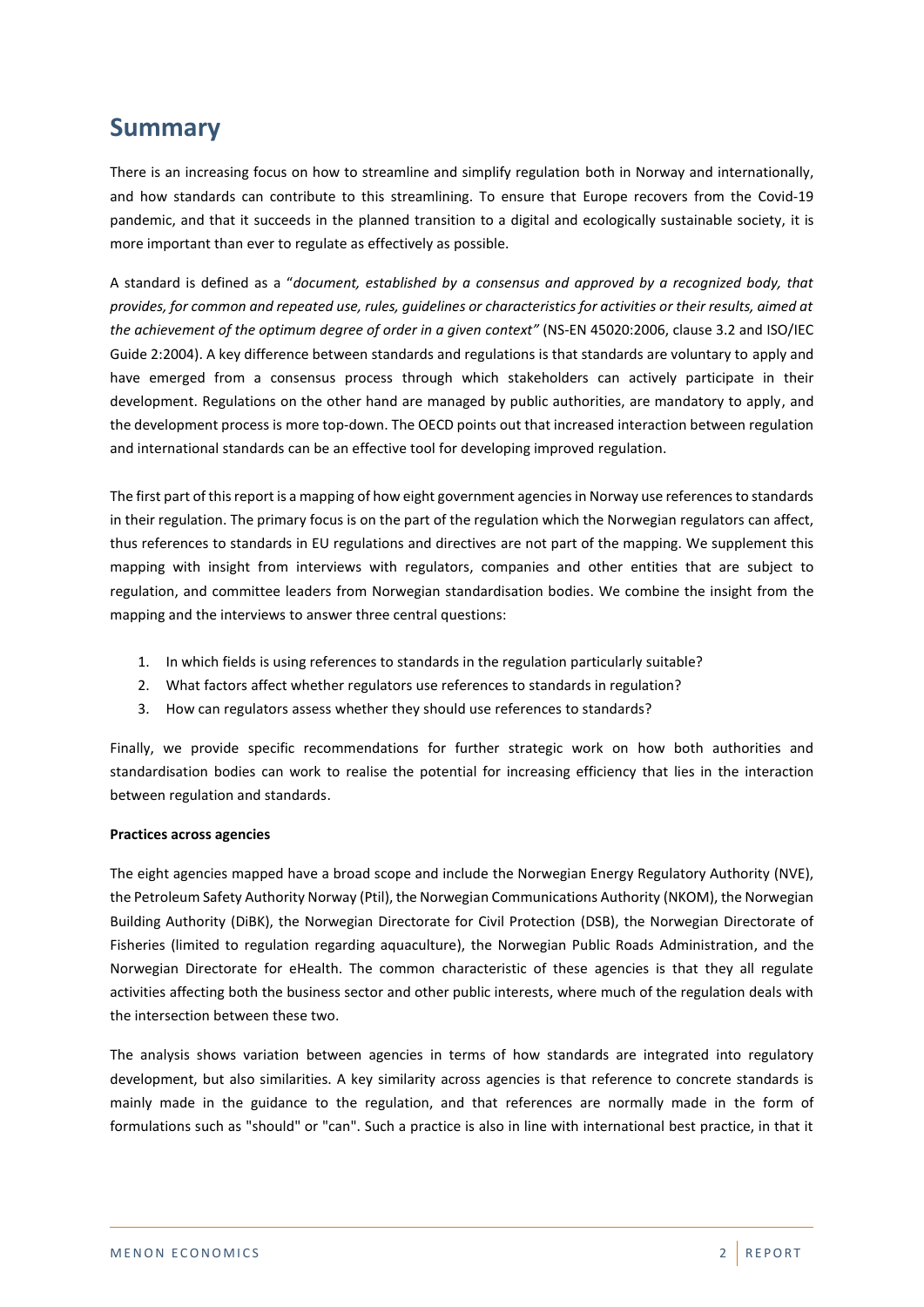allows for alternative ways to achieve the same objective if the company finds better solutions itself (CEN-CENELEC,  $(2015)^1$  and ISO  $(2014)^2$  ).

However, there is wide variation between agencies in both the extent of references to standards used in regulation and how consistent the agency is in its practice. There is also wide variation in how actively the different agencies are informed about, and participate in, the development of standards relevant to their regulation. Several of these differences follow naturally from the characteristics of the regulatory area and the availability of relevant standards, while other differences stem from historical choices the agencies have made down the line.

Among the agencies included in the mapping, the Petroleum Safety Authority Norway, the Norwegian Directorate for Civil Protection, the Norwegian Communications Authority and the Norwegian Public Roads Administration have the highest proportion of regulations with references to standards. However, the mapping of the references to regulations shows that there is also a relatively high share of references to standards at the Norwegian Building Authority and the Directorate of Fisheries (limited to aquaculture only). Compared to the other agencies, the Norwegian Energy Regulatory Authority and the Directorate for eHealth have the lowest proportion of regulations with references to standards, but they also have examples of regulations, as well as documents providing guidance to regulations, with many references to standards.

There is no one-to-one relationship between the availability of standards and the extent to which the regulatory field uses references to standards in its regulation. For instance, the Directorate of Fisheries has relatively many references to standards in the regulations about aquaculture, even though there are relatively few standards related to aquaculture.

The Petroleum Safety Authority Norway (Ptil) stands out as the agency where references to standards and the development of standards is the most integrated with development of regulation. This practice follows from a choice made by Ptil some 20 years ago. It was decided then that the regulation should be function-based, and that it should be up to the industry to decide how to meet the requirements. Guidance on how these requirements can be met is provided largely through extensive reference to standards in Ptil's regulatory guidance documents. The Directorate for Civil Protection is also an example of an agency where the use of references to standards is an established part of regulatory development. The Directorate for eHealth is an example of an agency which is now in the process of establishing a systematic approach to referencing international standards when that is relevant. The Public Roads Administration has in recent times also worked closely with standardisation agencies on the link between standards and regulation.

Historically, the development of standards has been linked to the design and development of products. This means that there is a wide range of standards within the construction sector and the industry sector. The mapping we have performed shows that construction is an area where there are many references to standards. This applies of course to the Norwegian Building Authority, which has regulatory responsibility for construction quality, but also to the Norwegian Directorate for Civil Protection, the Directorate of Fisheries (aquaculture), the Norwegian Public Roads Administration, and the Norwegian Energy Regulatory Authority, which all have regulatory responsibility for construction quality within their fields.

*<sup>1</sup> <https://www.cencenelec.eu/media/Guides/CEN-CLC/cenclcguide30.pdf>*

*<sup>2</sup> <https://www.iso.org/files/live/sites/isoorg/files/store/en/PUB100358.pdf>*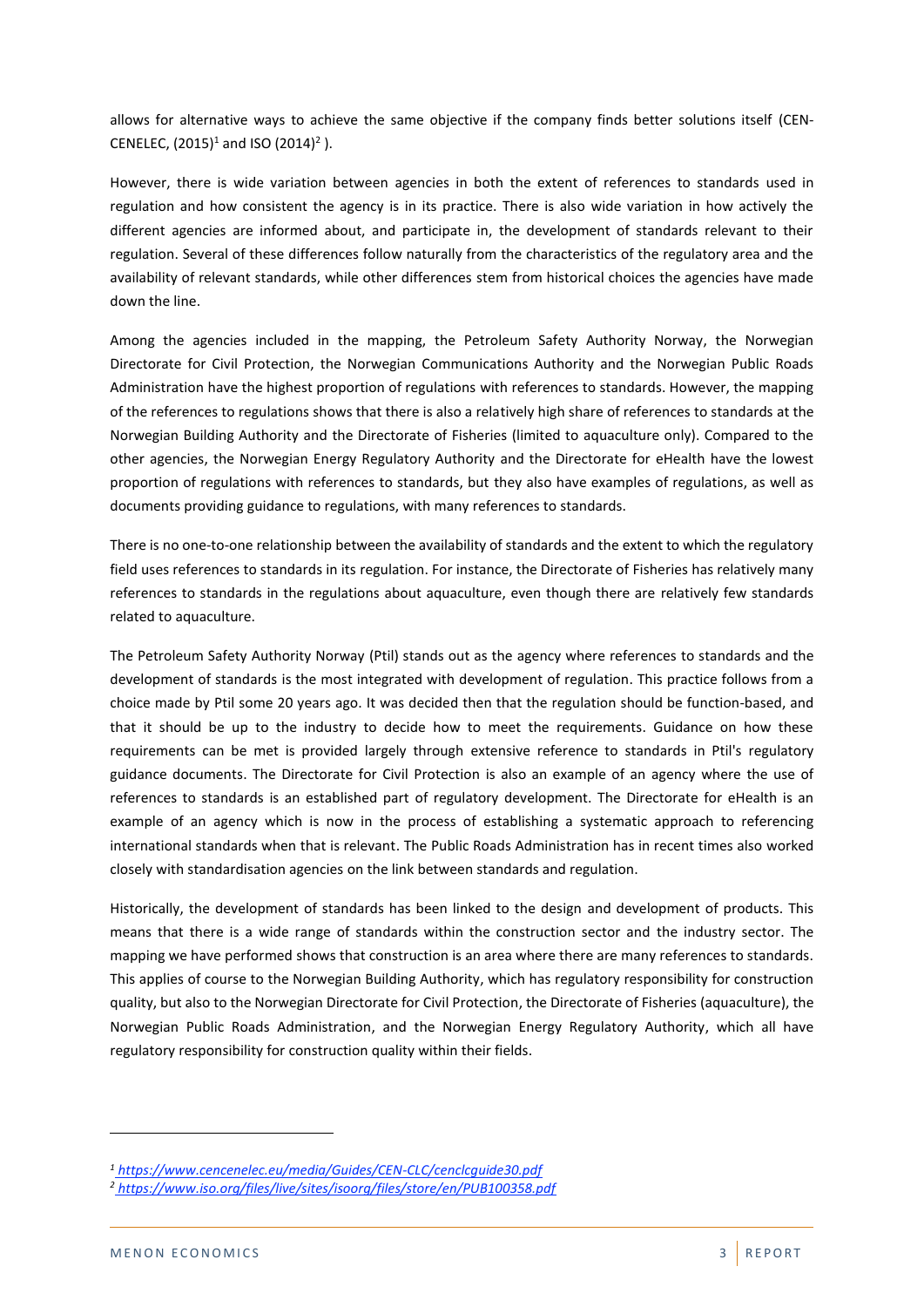Over time, standards have increasingly been developed also for services, processes, management systems and qualifications. For both the Norwegian Directorate for Civil Protection, the Norwegian Energy Regulatory Authority, the Norwegian Building Authority, and the Petroleum Safety Authority Norway, standards for health, safety and environment (HSE) are among the top three categories of standards most referred to. Today, many new standards are being developed in for instance information technology and digitalisation, as well as in new fields such as the circular economy and the measurement of greenhouse gas emissions. The analysis shows that both the Directorate for eHealth and the Norwegian Energy Regulatory Authority have many references to standards related to information technology, and that it seems that this will be central in the future for several agencies.

There is considerable variation between agencies as to whether the standards referred to in the regulations are national, European or international. The Directorate of Fisheries (aquaculture) and the Petroleum Safety Authority stand out with the highest proportion of national standards, which is closely linked to the fact that these regulate large national industries where Norway is also a leader in a European and international perspective. The other standards referred to in these agencies' regulations are mainly international standards, while there are few European standards. For the Building Authority, the Energy Regulatory Authority, the Directorate for Civil Protection, the Public Roads Administration and the Communications Authority, the references are dominated by European standards. The Directorate for eHealth on the other hand almost exclusively refers to international standards.

The Norwegian Public Roads Administration stands out as the agency with the widest participation in standardisation work, participating in over 75 standardisation committees nationally and internationally. However, the Petroleum Safety Authority, the Directorate for Civil Protection, the Norwegian Building Authority and the Norwegian Communications Authority are also widely involved in the development and revision of standards in their fields.

#### **Characteristics of regulatory fields where reference to standards is particularly suitable**

Across agencies, we find that standards have particularly high potential in regulatory development in areas that are characterised by much international activity, where there are large potential network effects, where processes are particularly complex, where there is a need for consistent measurement across time and actors, and where there is rapid technological development. Furthermore, we see that references to standards in regulations are more suitable when the entities being regulated are professional, large and homogeneous, and less suitable when the actors are private individuals or small, heterogeneous companies. The more of these characteristics are present in a regulatory area, the more likely it is that references to standards will be a good tool for ensuring effective regulation.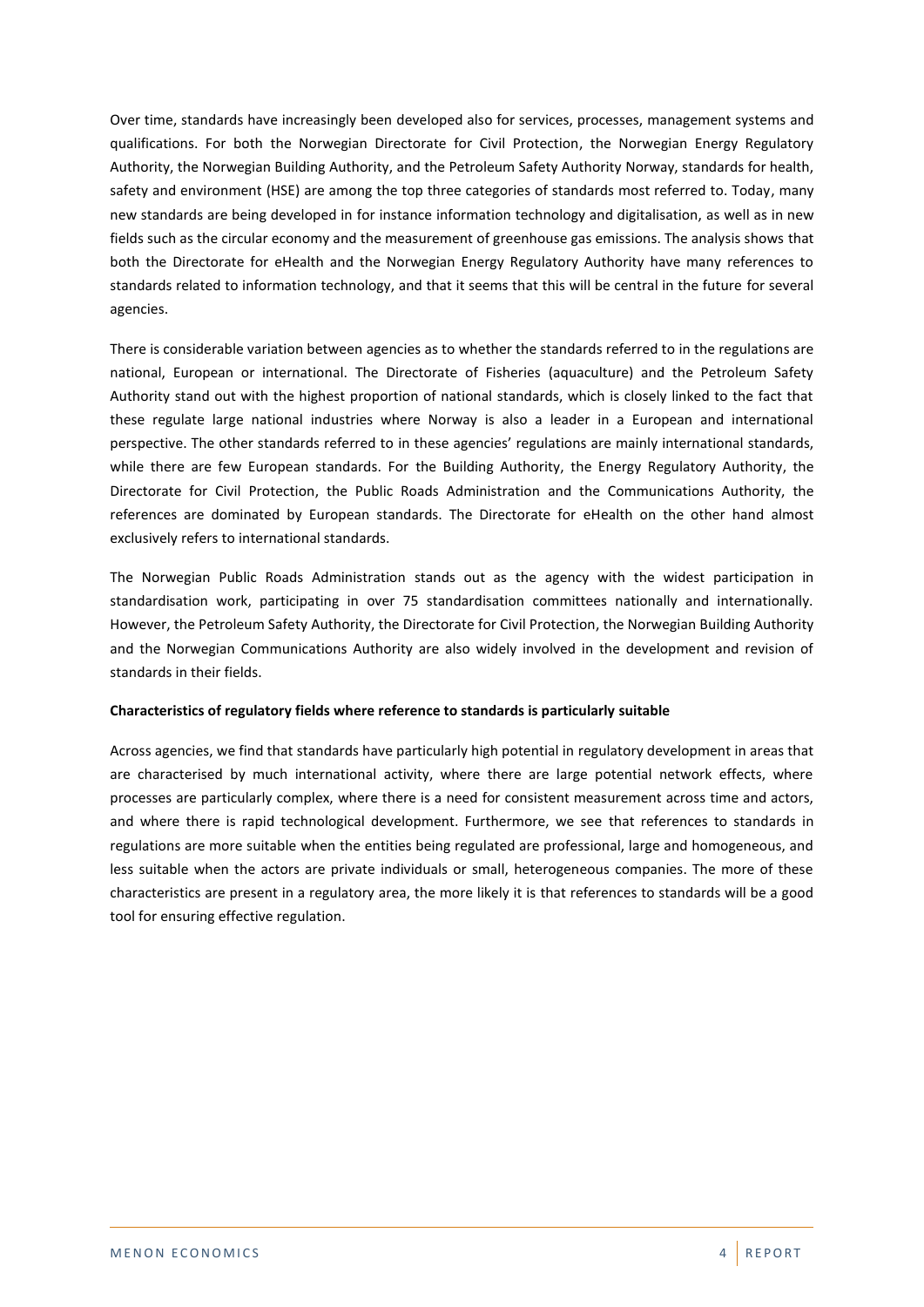**Figure A: Illustration of factors of a regulated field that make it particularly well-suited for the use of standards in regulation**



The findings are based on a synthesis of in-depth interviews with a wide range of Norwegian regulators, regulation users and officials in standardisation committees, and also supported by literature in the field and economic theory.

Examples of areas that lend themselves well to the use of references to international standards in regulation are, for example, construction (with many foreign operators supplying goods and services to Norway) and power system services (with potential to supply services to other countries). Logistics, telecom, finance and power systems are examples of industries and fields with large potential network effects where standards can be a suitable tool to realise these. Network effects include reducing transaction costs between actors, but also helping to realise the positive externalities that arise from having as many actors as possible connected to the same network. In general, all services where exchange of information and digitalisation are of key importance are areas where coordination on concrete standards in regulation can bring major benefits. E-health and e-learning are good examples of this. For these, regulation is needed to ensure secure exchange of information that protects the interests of customers, while there are major benefits from a uniform system for information exchange between actors and between agencies. The regulation of hazardous waste under the Directorate for Civil Protection is a good example of a heterogeneous area with very complex processes, which makes it difficult for authorities to regulate in detail, and where international standards can be a helpful tool to which authorities can refer.

The observations suggest that references to standards are particularly well suited in new areas where there is substantial technological development but where there is also a need for regulation. A relevant example here is standards related to information exchange between networks in the power system. Here there is a need for market co-ordination on one solution, but at the same time it is a complex process in a field of rapid technological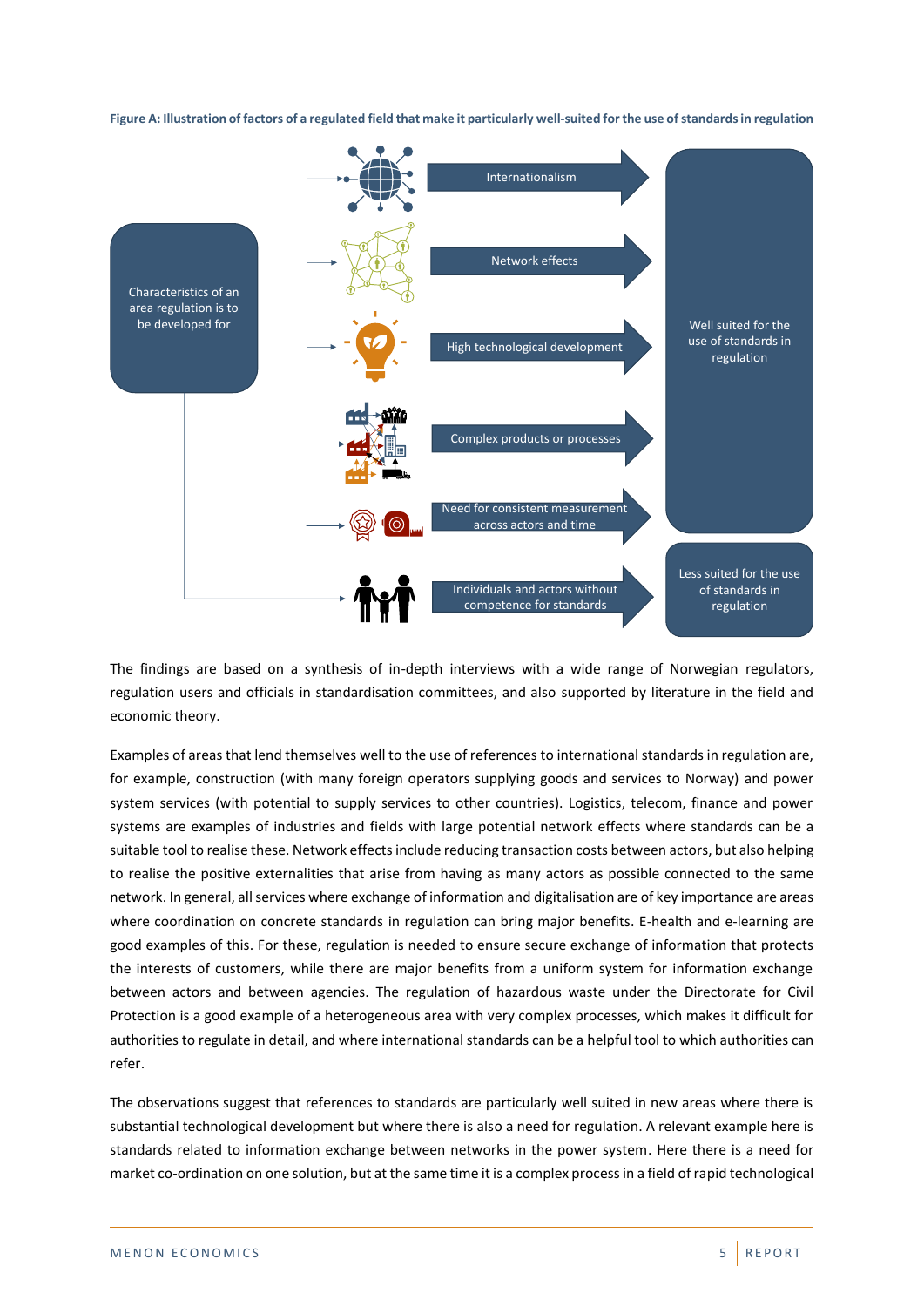development, which makes detailed regulation difficult. In this case there are both positive network effects, high technological development and complex processes. Another good example is the circular economy, where standards are being developed that could potentially be used in future regulation.

#### **Conditions affecting whether standards are used in regulation**

For regulators, standards are a tool that can potentially contribute to more effective protection of the interests the regulator is responsible for. However, even if a regulatory area in isolation has the potential to reap benefits from the use of references to standards, there are also other factors that influence whether standards are used in practice.

Through interviews with regulators from the eight different agencies, we have identified six key elements that are central for whether standards are used in the development of regulation. The six elements are illustrated in figure B.



#### **Figure B: Factors affecting the use of references to standards in development of regulation**

Firstly, it is essential that there are **relevant standards** to refer to. If no relevant standards exist, they must either be developed, or if that is not possible, standards cannot be used in the regulation. Secondly, the standards must be of sufficient quality for it to be relevant for regulators to refer to them. Regulators will need to be assured that the standards are both up to date and have high professional integrity. Thirdly, it is advantageous if the standards have **broad acceptance in the regulated sector.** When there is a high degree of consensus in the sector about which standards are relevant, the standards are a more interesting tool for regulators. Fourth, the **availability** of standards influences the decision of the regulator. The standards should be written in understandable language, and the cost of access to the standard plays a role in the regulator's assessment of whether to refer to the standard. Fifth, the regulator's **knowledge of, and involvement in the development of, standards** is important for whether the standard is referred to in the regulation. Regulators who are more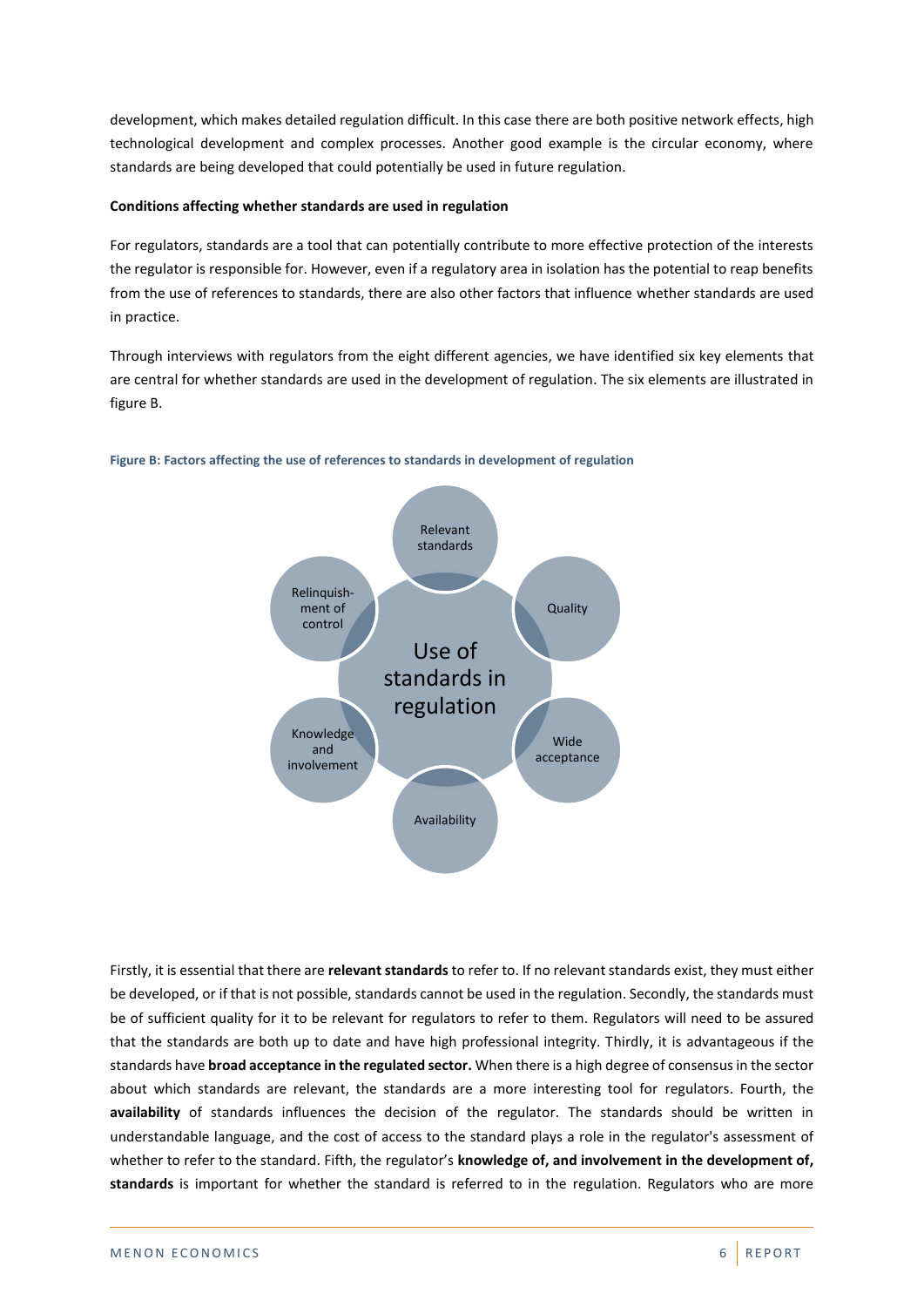involved in working with standards will normally have more insight into how the standard can be used in regulation and have more confidence that the standard will maintain its functionality over time. Finally, many regulators are concerned that reference to standards in the regulation may result in a **relinquishment of control**  to the standardisation committees. By linking the regulation to the standard, the regulation can in practice evolve independently of the regulator. When referring to standards in regulation, it is therefore essential that the regulator is both aware of, and preferably contributes to, the development of the standards.

#### **How should regulators go about assessing whether a field is well suited for using references to standards?**

Based on the Norwegian instructions for the assessment of public measures (utredningsinstruksen)<sup>3</sup>, we have identified four steps regulators are recommended to go through when assessing the use of references to standards in the regulation, illustrated in the figure below. The steps are successive, which means that if after one of the steps it is found that referencing standards is not suitable, then one does not need to proceed to the next step. Each of the steps is linked explicitly to the six questions of the Norwegian instructions for assessing public measures.

#### **Figure C: Successive steps for the regulator's assessment of the use of references to standards**

|   | • Suitability of the regulatory area  |
|---|---------------------------------------|
| 2 | • Suitability of standards            |
| 3 | • Suitability of alternative measures |
| 4 | • Suitable formulation                |

**Step 1** is about assessing whether the regulation to be developed addresses fields and themes where references to standards will contribute to a better regulation. We identify four key issues that the regulator should address in order to assess the suitability of using standards as a tool in the regulation:

1a. Do you regulate an area characterised by either high-paced technological development, potential for large network effects, or high complexity?

1b. Are you regulating an area where international compatibility is important, either for those who are regulated or for the regulation itself?

1c. Are you regulating an area where there is a need for consistent measurement methods over time, independently of who does the measuring?

2. Do the regulated subjects have the capacity to use and understand a regulation with references to standards?

If you answer yes to either 1a, 1b or 1c, and answer yes to question 2, then the area is well suited to the use of references to standards in the regulation, which means that reference to standards can potentially provide a

*<sup>3</sup> [https://dfo.no/sites/default/files/fagomr%C3%A5der/Utredningsinstruksen/Guidance\\_Notes\\_on\\_the\\_Instructions\\_f](https://dfo.no/sites/default/files/fagomr%C3%A5der/Utredningsinstruksen/Guidance_Notes_on_the_Instructions_for_Official_Studies.pdf) [or\\_Official\\_Studies.pdf](https://dfo.no/sites/default/files/fagomr%C3%A5der/Utredningsinstruksen/Guidance_Notes_on_the_Instructions_for_Official_Studies.pdf)*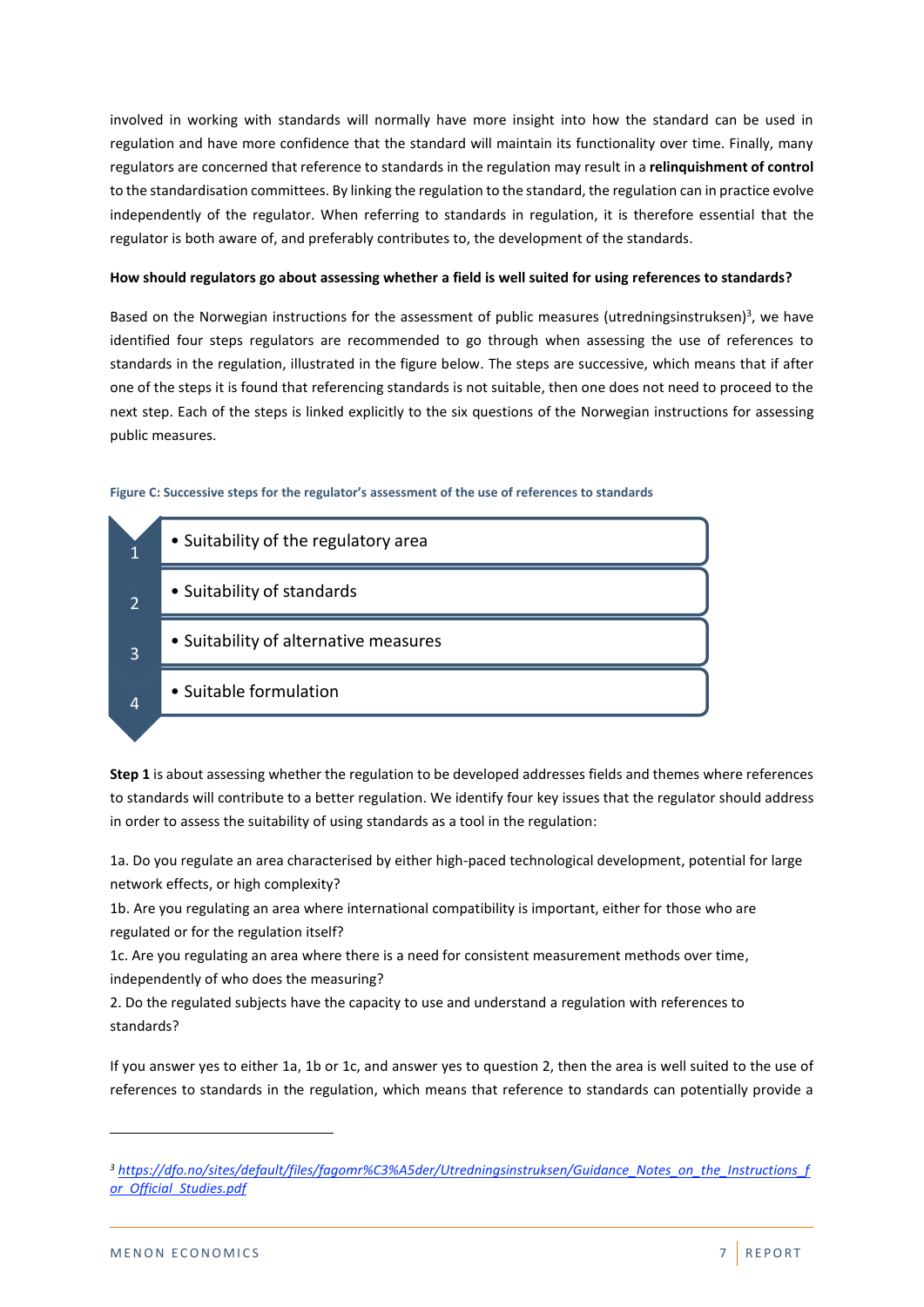better regulation. To make this assessment, the regulator must have a clear *definition of the problem* they wish to address with the regulation, cf. the first question in the instructions for assessing public measures in Norway.

**Step 2** involves an assessment of whether standards *in practice* are well suited for the regulation that is to be developed. This assessment depends especially on the characteristics of the regulator, the standardisation organisations, the existing standards, and the interaction between these. Here we point to three key questions the regulator must address to assess the appropriateness of using references to standards in the regulation:

- 1. Do you know whether there exist standards in the field you need to regulate?
- 2. Are any of the standards relevant to the regulations you are developing?
- 3. Do you have confidence in the future development of these standards?

If the answer to these three questions under step 2 is yes, then references to standards appear as a *relevant measure* that the rule developer should assess further, cf. question 2 in the instructions for assessing public measures in Norway.

**Step 3.** If the answer to steps 1 and 2 is positive, the regulator must decide how much value references to standards can bring, compared to other alternatives. This assessment includes *evaluating the fundamental questions raised by the measures* (the instruction's question 3) and the positive and negative effects of the measures, their durability and who will be affected (the instruction's question 4), and what measures are actually recommended (the instruction's question 5).

Important questions that must be assessed are, for example, the accessibility of the standards for the regulation user, and to what extent the reference to standards implies a relinquishment of control.

The benefits and costs of using references to standards in regulation are summarised in the table below.

| Impact category          | <b>Use</b>                      | Cost                            |  |  |
|--------------------------|---------------------------------|---------------------------------|--|--|
| (stakeholders concerned) |                                 |                                 |  |  |
| Direct costs (regulator) | Division of resources linked to | Resources used on orientation   |  |  |
|                          | technical competence of the     | about the development of        |  |  |
|                          | regulator                       | standards                       |  |  |
|                          | More effective supervision      |                                 |  |  |
| <b>Adaptation costs</b>  | Reduced compliance costs for    |                                 |  |  |
| (regulation user)        | regulation subjects             |                                 |  |  |
| Competitive effects      | Increased consumer surplus      | Reduced producer surplus for    |  |  |
| (consumer)               |                                 | Norwegian operators             |  |  |
| Quantum effects          | Increased consumer surplus      |                                 |  |  |
| (consumer + producer)    | Increased exports from          |                                 |  |  |
|                          | Norwegian producers             |                                 |  |  |
| Quality effects          | Better aligned market practices | Reduced target achievement      |  |  |
| (society + producers)    | Increased target achievement    |                                 |  |  |
| Variation effects        | Increased consumer surplus      | <b>Reduced innovation</b>       |  |  |
| (consumer + producer)    | Positive network externalities  | <b>Reduced consumer surplus</b> |  |  |
|                          |                                 |                                 |  |  |

**Figure D: Breakdown into impact categories when assessing the socio-economic impact of references to standards (brackets indicate stakeholder concerned)**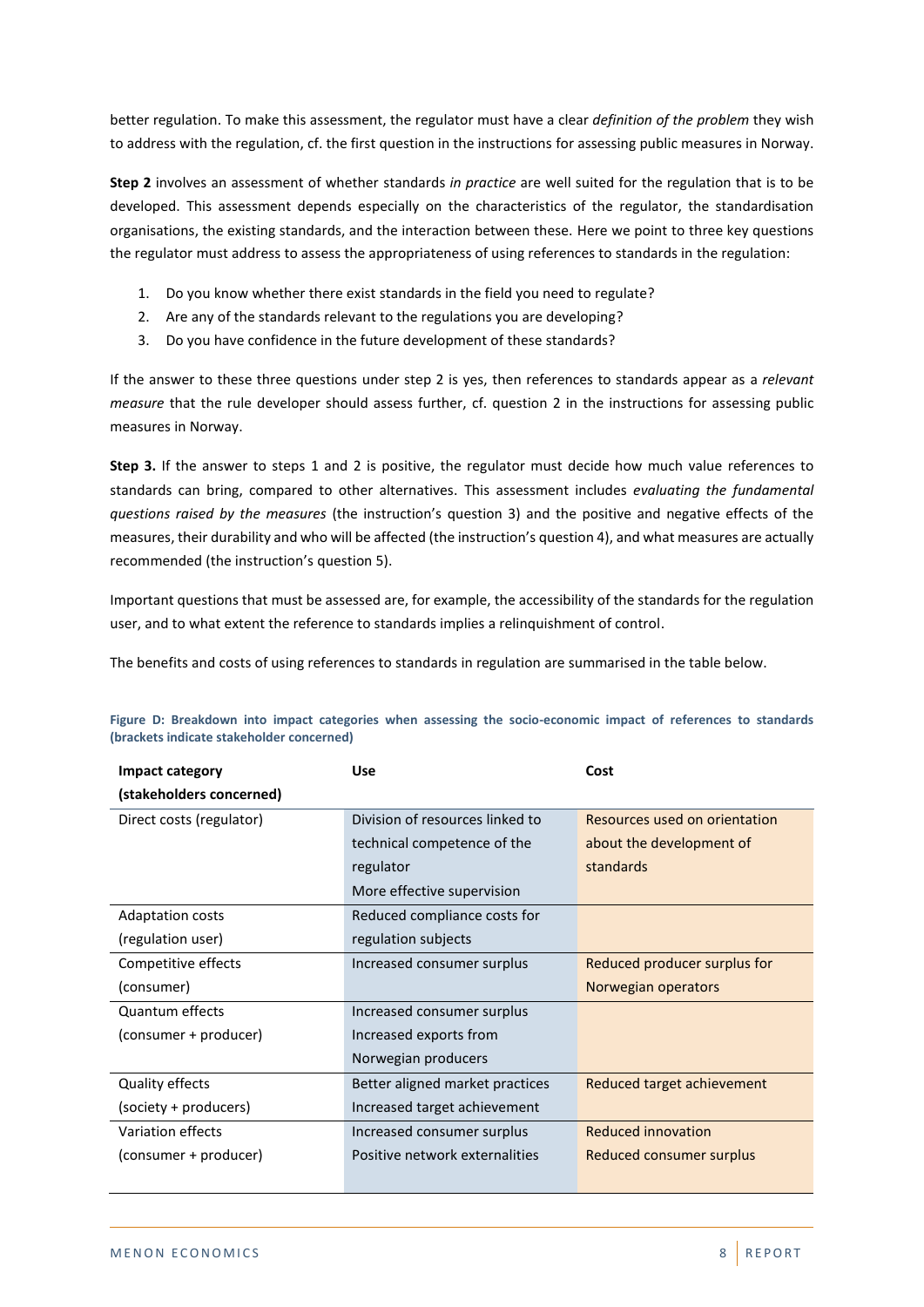The relevance and magnitude of the potential benefits and costs will vary and must be assessed by the regulator in each case.

In terms of **direct costs**, the regulator may have significant cost savings linked to the reduced need for technical expertise. References to standards may also enable more effective supervision. At the same time, there will be increased costs for the regulator in keeping abreast of developments to the standards in the field. Standards can also provide benefits by avoiding the need for the regulation user to develop its own methods to **adapt to the regulation**.

Standards can also have **competition effects** in the Norwegian market by allowing foreign companies to fulfil regulation by following international standards they are already familiar with. This will give an increased consumer surplus for Norwegian consumers and reduced producer surplus for Norwegian competitors, but the net effect will be positive. To the extent that reference to standards provides positive productivity effects for service providers, for example through reduced compliance costs and reduced barriers to adaptation to international markets, there will be positive **quantum effects** in the market, benefiting both producers and consumers.

**Quality effects** can potentially go both ways. The use of references to standards is likely to make regulation more aligned with market practice, while potentially increasing or decreasing target achievement, depending on how well the standard is aligned with the authorities' overall regulatory objective. **Variation effects** are about the fact that references to standards can contribute to a general increase in the minimum quality of goods or services offered in the market, leading to increased consumer surplus, and that there can be positive network externalities in the market by several actors coordinating on the same solution. However, reduced variety may also potentially lead to reduced consumer surplus (if it directly affects the variety of goods or services available to the consumer), and it may lead to reduced innovation, in particular if alternative ways of solving the problem are not opened up beyond the standard.

As far as possible, the regulator should try to quantify and value the effects identified, so that they are easier to compare across agencies and with other alternative measures. However, a common feature of most of the identified socio-economic benefits and costs is that they are difficult to quantify. However, the regulator can go a long way in assessing the magnitude of the impact if he does a thorough job of mapping who is affected, how they are affected and what the key differences between the alternatives are. In addition to the net socioeconomic effects, there will also be distributional effects associated with references to standards that the regulator will have to take into account, for example distributional effects associated with the purchase and sale of the referenced standard. To the extent that this can be seen in the context of key factors such as turnover and the number of service providers, it may be sufficient to establish rough estimates that make it possible to prioritise between the alternatives, without having to estimate the benefits of the different approaches in advance.

The assessments in step 3 form a basis for recommending measures, and the justification for those, as per question 5 of the instructions for assessing public measures in Norway.

**Step 4.** If the answer to steps 1 and 2 is positive, and the socio-economic benefit of referring to standards compared to the alternatives is positive (step 3), the last step is to assess how the standard should be used in the regulation. This is closely linked to the preconditions for successful implementation, as set out in question 6 of the instructions for assessing public measures in Norway.

In general, references to standards can be divided into two categories: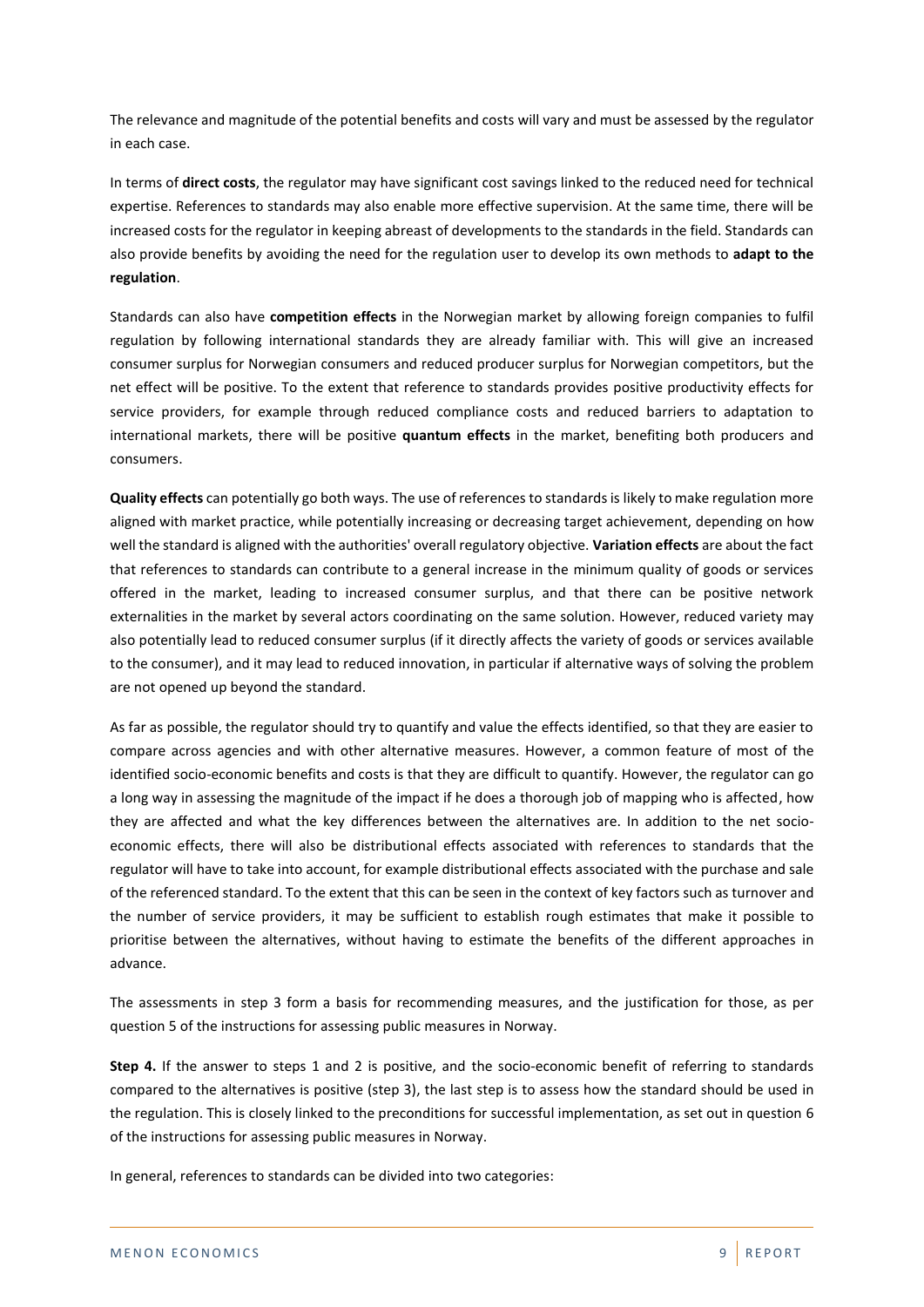- 1) References to standards as *a possible way to* achieve the requirements of the regulation.
- 2) References to standards which *shall* be used.

These methods solve different problems and have their advantages and disadvantages. The rule of thumb for "best practice" is that the standard is suggested as a *possible way of* achieving being compliant with the law. Such a way of referencing opens up for the voluntary use of the standard and allows for innovation in best practice. However, there may be specific cases where the benefits of making the standard mandatory are greater than the loss of innovation. This can for instance be in the case of positive network externalities, where there are significant benefits from everyone coordinating on the exact same solution, for example related to digitalisation and information exchange.

#### **Standards as a tool for future development of regulation**

Norway, along with other OECD countries, has in recent decades moved towards more function-based regulations. However, the introduction of function-based frameworks has some challenges. Among other things, NOU 2018: 14<sup>4</sup> on ICT security highlights that many users of regulation state that function-based regulations can be difficult to comply with, as the regulation is often high-level and vague.

Guidance that points to voluntary standards that users can follow to meet the requirements of the regulation has been highlighted by several parties as a powerful tool that can provide the same benefits as function-based regulation but reduce the drawbacks. In this context, we have identified five overarching recommendations for authorities, regulators and standardisation organisations to strategically promote and use standards as a tool for more effective regulation:



**Recommendation 1:** Standards should be included as a key factor in strategic decisions about how regulation should be designed, and how regulators should organise their work. Both relevant government agencies and the responsible ministries should take responsibility for assessing the potential for the use of standards in regulation.

$$
\boldsymbol{\boldsymbol{<}}
$$

**Recommendation 2:** Norwegian authorities should coordinate their regulatory work when adjusting to broad societal trends. Major drivers such as digitalisation and the green transition make the use of standards more relevant in the regulation, at the same time as more standards are developed in these areas. These developments should be taken into account through coordinated adaptation across agencies and responsible ministries.



**Recommendation 3:** Standardisation bodies should make a systematic effort to steer authorities towards the relevant standards. One concrete measure is to make the content of a standard more accessible before purchase. Another approach is to make agreements between the standardisation organisations and the public authorities on procedures for updating the authorities on changes to standards referred to in the regulation.

*<sup>4</sup> An NOU is a Norwegian official report, which is a report published by a committee appointed by the Norwegian government.*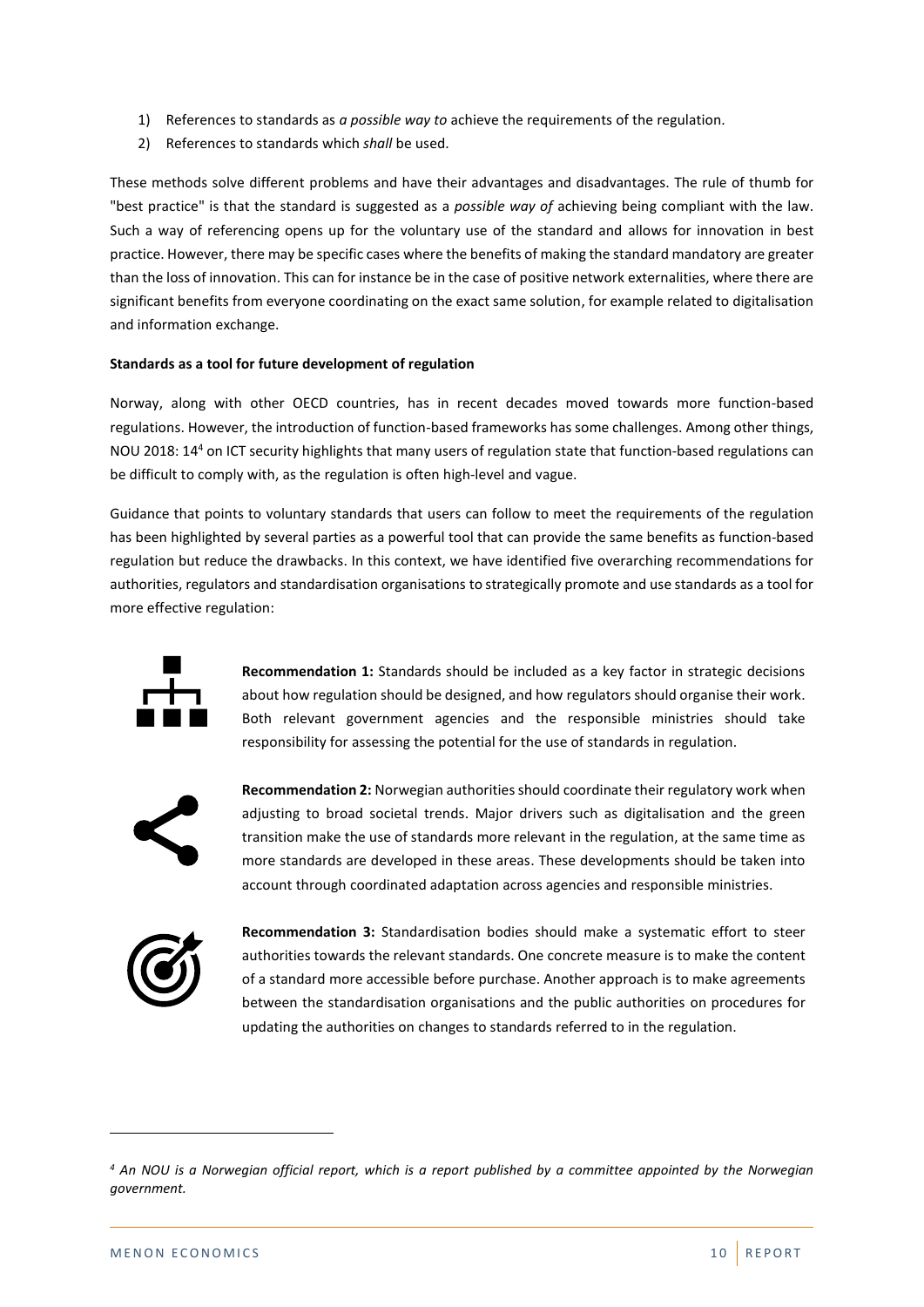

**Recommendation 4:** For regulation related to emerging technologies, early involvement in the standardisation process by the authorities is a key measure to ensure that the standards being developed are relevant for regulatory purposes. This is a responsibility that both standardisation organisations and authorities should take on.



**Recommendation 5**: The standardisation organisations and authorities should investigate the possibility of making standards available in public libraries, to ensure that private persons in Norway have the possibility to obtain full insight into the regulation that affects them, free of charge, even when the regulation refers to standards. The standardisation organisations should also explore the possibility of finding ways to ensure access to certain standards for certain user groups where access to the standard is particularly important.